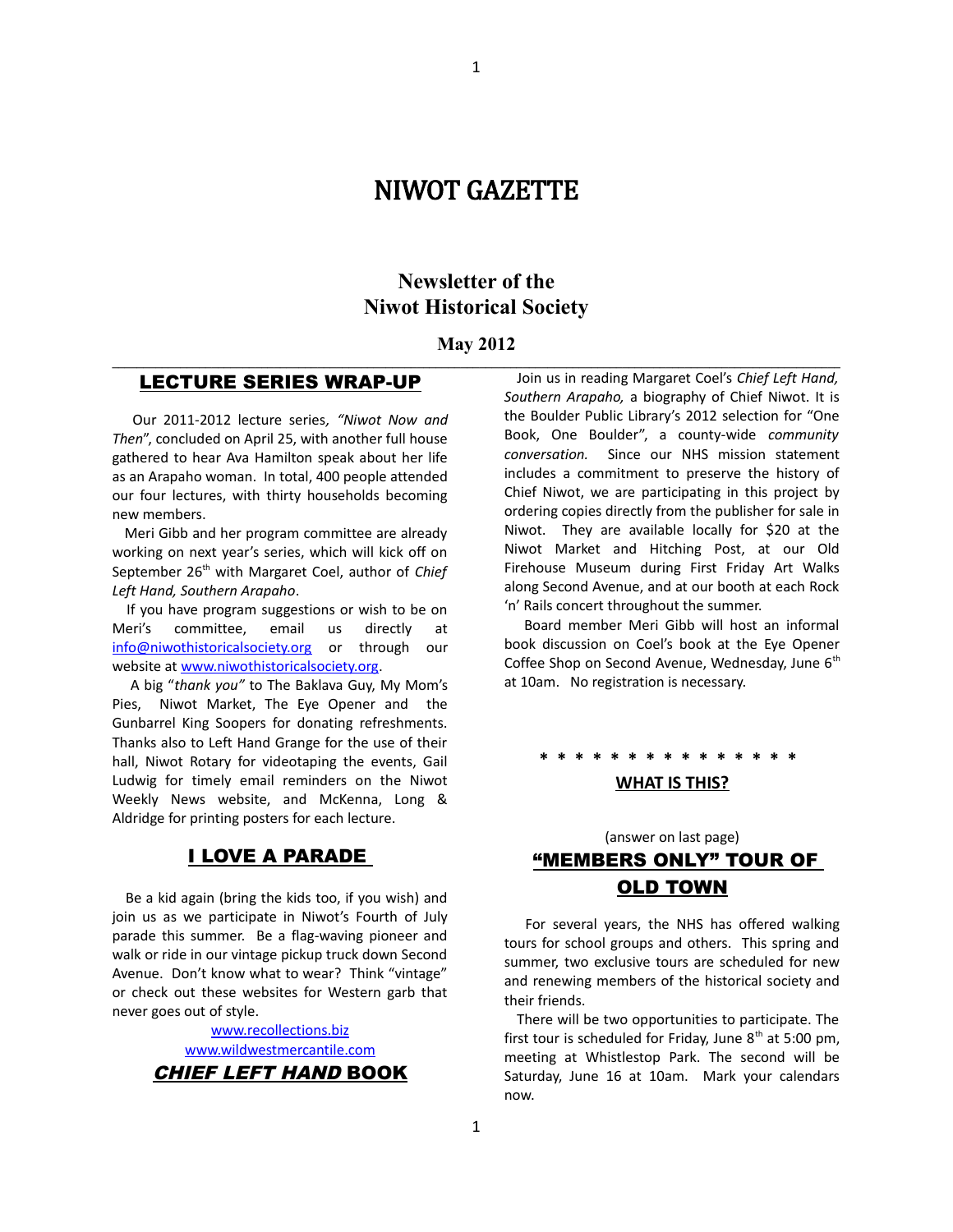It isn't necessary to pre-register, but if you'd like a reminder or a notice of a weather-related cancellation, call Anne at 303-665-6932.

### VOLUNTEER OPPORTUNITIES

 As the Niwot Historical Society gears up for an active summer and fall, we are in need of volunteers in the following areas.

- 1. Help staff special historical exhibits inside the Firehouse Museum on July  $4<sup>th</sup>$  and/or Nostalgia Days on September 8.
- 2. Participate in the July  $4<sup>th</sup>$  parade. We need walkers, riders and flag wavers to be part of our contingent. Kids are welcome and costumes are encouraged.
- 3. Help sell *Chief Left Hand* books at our booth at the Rock 'n' Rails concerts in Whistlestop Park. Any Thursday evening from June 21 to Sept. 7.
- 4. Sell *Chief Left Hand* books at our Firehouse Museum during First Friday Art Walks.
- 5. Be a Walking Tour volunteer.*Training required*.
- 6. Represent NHS on the Left Handers Day planning committee. Event is scheduled for August 11 in Cottonwood Square.
- 7. Design and install seasonal displays for the display case in front of the Firehouse Museum.

If you can help, email us directly at [info@niwothistoricalsociety.org](mailto:info@niwothistoricalsociety.org)

## "AS A TOWN GROWS" Niwot in the 1960s

 *Few old-timers are left to describe the good ol' days in Niwot, before all the large corporations, modern subdivisions and highway improvements came to the Left Hand Valley. This is the first in a series of articles for the Niwot Gazette, which will trace the rapid growth that began in the 1960s.*

 Old Town Niwot residents relied on septic systems for sanitation and backyard cisterns for drinking water when the 1960s began. They watered their lawns from Hinman Ditch laterals that ran through their neighborhoods. They drove on unpaved roads which, at that early date, were still unnamed. But all of that was about to change.

 The northbound lane of the Diagonal Highway was completed and new housing on the east edge of town had boosted Niwot's population from 300 people in 1962 to almost 400 in 1963.

 By 1963, a large number of infrastructure projects were either in the planning stages or already underway, and would provide modern services for Niwot's pending population explosion. Additional phone lines were installed in the area, and a petition was seeking input on a proposed sanitation district.

 Colorado Highway 52 was under construction from County Line Road near Erie to Highway 119 on the west. It would soon become a feeder route to the yet-to-be-announced new IBM facility with its estimated 3900 employees.

 A Longmont *Times Call* article described Niwot this way in 1963:

 *"New homes are appearing along the routes in and out of town, rumors float around that a certain industry is eyeing land nearby, a new country club is going up, and subdivisions are planned. Three miles south of Niwot, a development called Gun Barrel Estates continues to grow."*

In Old Town, several small town businesses were struggling to survive: Earl and Silvia Knaus grocery store, Ruben Goeringer's auction house, Lester Harrison's Half-Way House Café, Walt Atkinson's blacksmith shop, Francis Curtis's garage and confectionery, the Columbine Campers shop and Smitty's Trading Post.

### **"AS A TOWN GROWS" (continued)**

A gas line is installed in front of Francis Curtis's confectionery shop in 1961

 Growth continued throughout the 1960s, and by the end of the decade a new post office, elementary school, and shopping center had been completed.

**\* \* \* \* \* \* \* \* \* \* \* \* \* \* \***